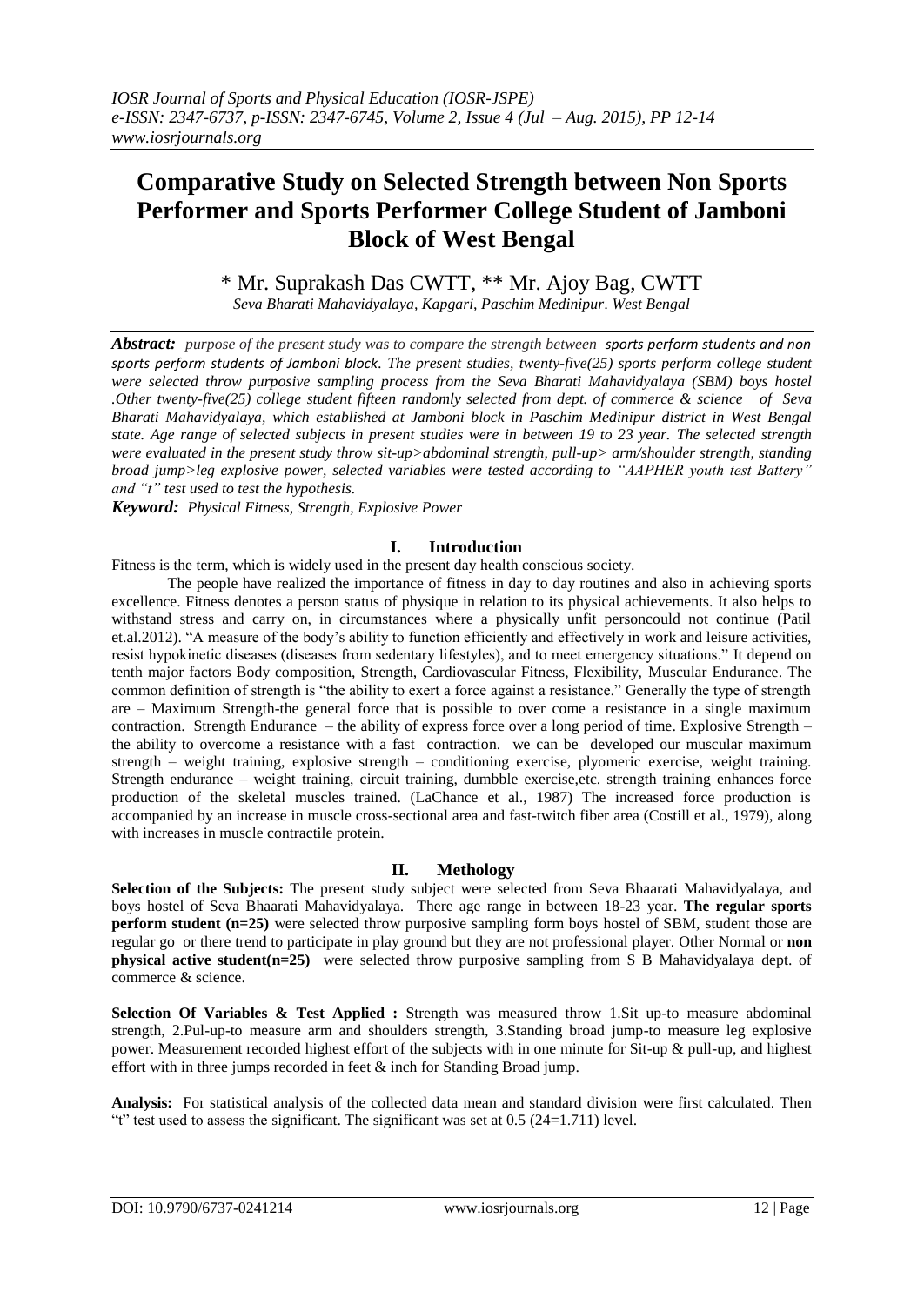## **III. Result**

The calculated data on Sit-up, Pull-up  $\&$  Sanding broad Jump college students have been statistical analyzed and presented in tabular form.

| <b>Table - I</b> indicate Mean S.D and I value of both area male student. |       |       |                          |       |           |  |  |
|---------------------------------------------------------------------------|-------|-------|--------------------------|-------|-----------|--|--|
| <b>NORMAL STUDENT</b>                                                     |       |       | PHYSICALLY ACTIVESTUDENT |       |           |  |  |
| <b>VARIABLE</b>                                                           | Mean  | S.D   | Mean                     | S.D   | 't' value |  |  |
| <b>SIT-UP</b>                                                             | 24.76 | 8.213 | 41.24                    | 5.046 | 8.55      |  |  |
| PULL-UP                                                                   | 7.38  | 2.80  | 14.12                    | 2.337 | 9.24      |  |  |
| <b>SBJ</b>                                                                | 5.784 | 0.732 | 7.008                    | 0.679 | 6.150     |  |  |
| *Significant at 0.05 level                                                |       |       |                          |       |           |  |  |

|  | <b>Table - I</b> indicate Mean S.D and t value of both area male student. |  |
|--|---------------------------------------------------------------------------|--|
|--|---------------------------------------------------------------------------|--|

Table 1 it was found that mean and SD of sit-up of non sports perform students were 24.76, 8.213 and physical active or sports perform student were 41.24, 5.046 . The calculated t-value 8.55 as shown in the table no. I was found significantly higher then tabulated value 1.711 which was required it be significant at 0.05 level of significance.



**Picture- I:** Normal/ sports perform & Sports perform student mean &SD of Sit-up

### **Mean and SD of Pull-up of Normal/ Non sports perform & Sports perform student**.

Table I it was found that mean and SD of pull-up of normal student were 7.38, and 2.80 sports performer were 14.12, 2.337. The calculated t-value 9.24 as shown in the table no. I was found significantly higher than tabulated value 1.711 which was required it to be significant at 0.05 level of significance.



### **Mean & SD of Standing Broad Jump of normal/Non sports perform &sports perform student**.

Table I it was found that mean and SD of Standing Broad Jump of normal student were 5.784, 20.732 and sports performer were 7.008,0.679(feet). The calculated t-value 6.15 as shown in the table no .I was found significantly higher then tabulated value 1.711 which was required it to be significant at 0.05 of significance.